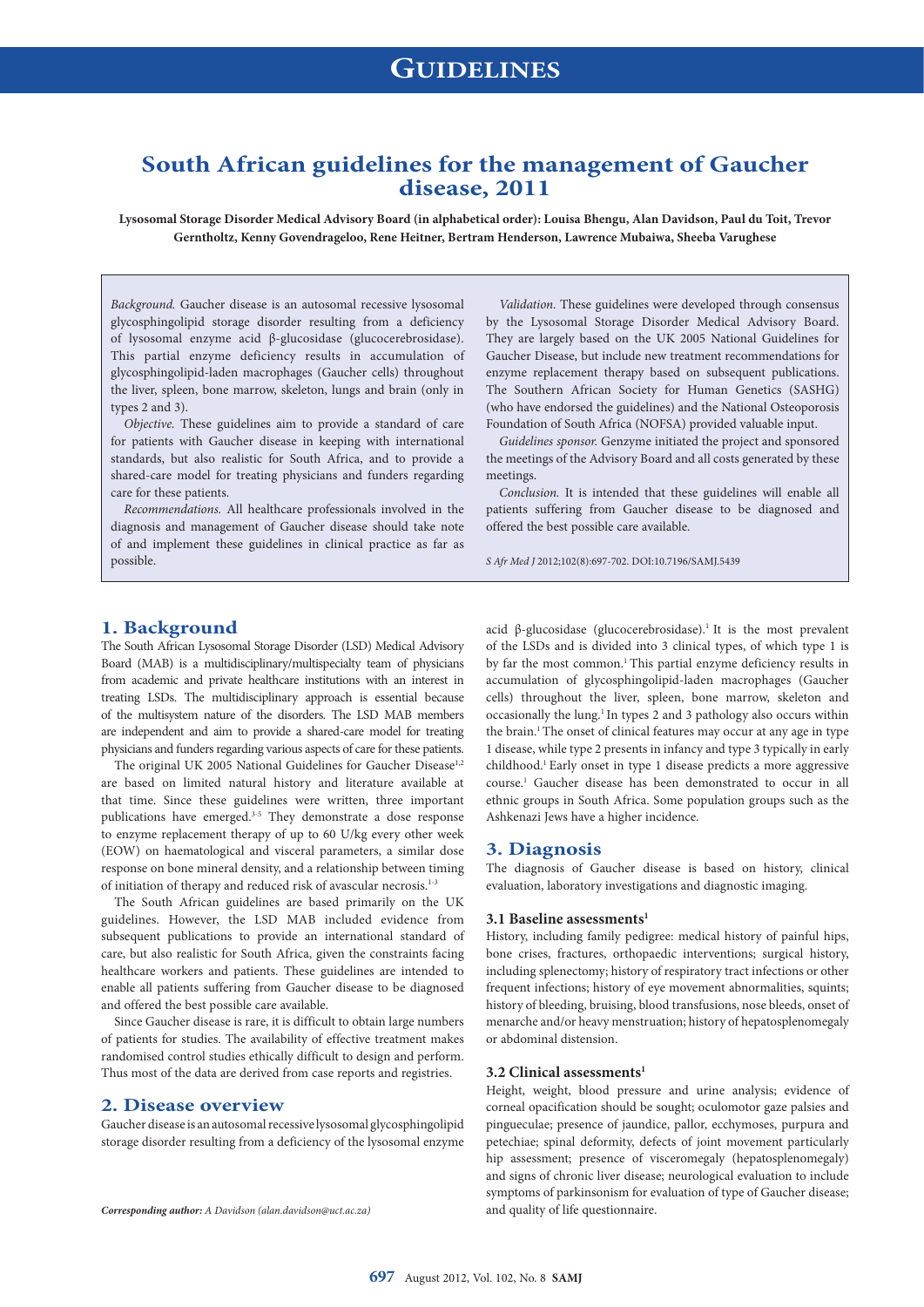#### **3.3 Laboratory evaluations1**

- • Baseline enzyme activity of glucocerebrosidase in leukocytes
- • DNA mutational analysis (at baseline only)
- Bone marrow aspiration is not required for diagnosis. Recommended:1
- • Chitotriosidase activity is elevated in Gaucher disease (except in a small proportion of patients where it is absent due to a mutation that can be identified by DNA mutation analysis), and can be assessed at baseline and as required to monitor disease activity. Other biomarkers which decrease with effective enzyme replacement include serum angiotensin-converting enzyme (ACE) and tartrate-resistant acid phosphatase (TRAP).
- Full blood count (FBC) with peripheral smear, vitamin  $B_{12}$ , folate, iron and ferritin.
- • Endocrine profile: parathyroid hormone (PTH) & 25-OH vitamin D & thyroid-stimulating hormone (TSH) (free thyroxine  $(T_4)$  & free triiodothyronine  $(T_{3})$  when indicated).
- • Biochemistry profile: renal, liver and lipid profiles, C-reactive protein (CRP), immunoglobulins, serum protein electrophoresis.
- Clotting screen: international normalised ratio (INR), prothrombin time (PT), partial thromboplastin time (PTT) (factor XI levels and fibrinogen when necessary, particularly in pregnancy).
- • Serum storage for antibody screening (store for baseline) with protocol and informed consent.
- HIV screening with informed consent; and hepatitis screen.

*For timing of tests refer to section 7* (some blood tests are not available in South Africa and can be done in a European laboratory or specimens collected and frozen for later analysis as required).

#### **3.4 Diagnostic and follow-up imaging1**

**3.4.1 Magnetic resonance imaging (MRI):** abdomen and high-risk bones (femur, humerus, lumbar vertebrae, hip joints) at baseline, when clinically indicated and at dose adjustments: *(i)* initial assessment, staging and calculation of organ volumes; *(ii)* visceral infarction – only if necessary for clinical evaluation; *(iii)* new symptoms suggestive of bone or joint disease (bone marrow burden score<sup>6</sup> is optional). MRI is valuable for assessment of structural bone *abnormalities*.

**3.4.2 Dual energy X-ray absorptiometry (DEXA):** at baseline and as needed. Identification of patients at risk of fractures, and prior to and at follow-up of patients requiring antiresorptive or anabolic bone therapy. For paediatric patients, DEXA scan must be performed at a centre that uses paediatric reference values. DEXA measurements should be done at bone sites that are free of osteonecrosis. *DEXA is the method of choice for evaluating osteopenia/osteoporosis.*

**3.4.3 Plain radiology:** skeletal survey when clinically indicated for acute bone crisis or diagnosis of fracture; chest X-ray (CXR) for suspected pulmonary involvement.

**3.4.4 Ultrasound:** organ measurement (liver and spleen size when volumetric MRI not available), gall stones, portal hypertension or chronic liver disease, renal involvement. Heel ultrasound if indicated to assess bone involvement if evaluation at other sites not possible by DEXA.

#### **3.5 Cardiopulmonary evaluation1**

CXR, pulmonary function tests and electrocardiogram (ECG) at baseline and as indicated. Echocardiography in selected patients to confirm or refute the suspicion of pulmonary hypertension or cardiomyopathy.

#### **4. Treatment**

#### **4.1 Criteria for treatment<sup>1</sup>**

In general, presentation with clinical features of Gaucher disease;7 one aim of intervention in such patients is primary prevention of irreversible organ damage, including bone, spleen or liver damage,<sup>8</sup> pulmonary<sup>9</sup> and neurological complications.<sup>1</sup>

#### 4.2 When to start – indications for specific treatment<sup>1,9</sup> Immediate initiation of treatment:

• Clinically significant thrombocytopenia or anaemia

- History of progressive organomegaly (hepatosplenomegaly)
- Bone involvement
- Growth failure/retardation
- Delayed puberty
	- Pulmonary involvement
	- History of splenectomy
	- Impairment of function (physical and quality of life)
	- Any child with disease manifestations should be treated.

#### **4.3 Treatment options**

**4.3.1 Enzyme replacement therapy (ERT):**<sup>1</sup> imiglucerase, an analogue of human intracellular glucocerebrosidase, is the treatment of choice for types 1 and 3 Gaucher disease.

**4.3.2 Supportive therapy:**1 indicated for those patients who decline the above option (usually elderly patients) and require symptomatic supportive intervention with blood products, bisphosphonate therapy, and/or analgesia.

**4.3.3 Mobility aids:**<sup>1</sup> e.g. crutches and wheelchairs to aid mobility for everyday living.

**4.3.4 Experimental therapies:**1 might become available and will need further evaluation at such time.

**4.3.5 Monitoring:**1 patients identified with Gaucher disease mutations, who may be asymptomatic, do not require treatment at present, but must be monitored regularly (6-monthly) for disease progression according to the goals of treatment (section 5) and indications to start therapy as above. Treatment options for all patients must be reviewed according to clinical and laboratory data.

**4.3.6 Bone marrow transplantation:**1 no longer advocated for type 1 patients now that effective ERT is available; may still be considered under certain circumstances for type 3 patients when a matched, unaffected sibling donor has been identified.

**4.3.7 Other therapies:** substrate reduction therapy is currently utilised in some patients with mild disease. It is currently not available in South Africa.

**4.3.8 Genetic counselling:**<sup>1</sup> this is an important component of supportive care for any family and best provided by a healthcare professional well versed in these aspects of care. Parents of affected individuals, individuals themselves when they reach an age of understanding, siblings of carriers or affected individuals, and spouses/potential spouses should be included. Genetic counselling aims to enable the patients and their families to understand the medical facts, role of inheritance, strategies to prevent recurrence and to make the best possible adaptation to the disorder. Autosomal recessive inheritance implies that both parents of an affected person are carriers of a mutated acid β-glucosidase gene. The affected child has inherited a mutated copy from each parent. The parents have a 25% chance for another affected child in subsequent pregnancies. The affected person must also understand the risk of transmission of a mutated gene to their offspring.

*Carrier testing is therefore important for these families. Whereas*  enzyme activity is a reliable method for the diagnosis of Gaucher *disease, its use for identifying carriers is limited. The best method for carrier testing and prenatal diagnosis is mutation analysis.* 

#### **4.4 Imiglucerase treatment – dosing regimen10**

The only product currently registered for Gaucher disease in South Africa is imiglucerase that is administered by intravenous infusion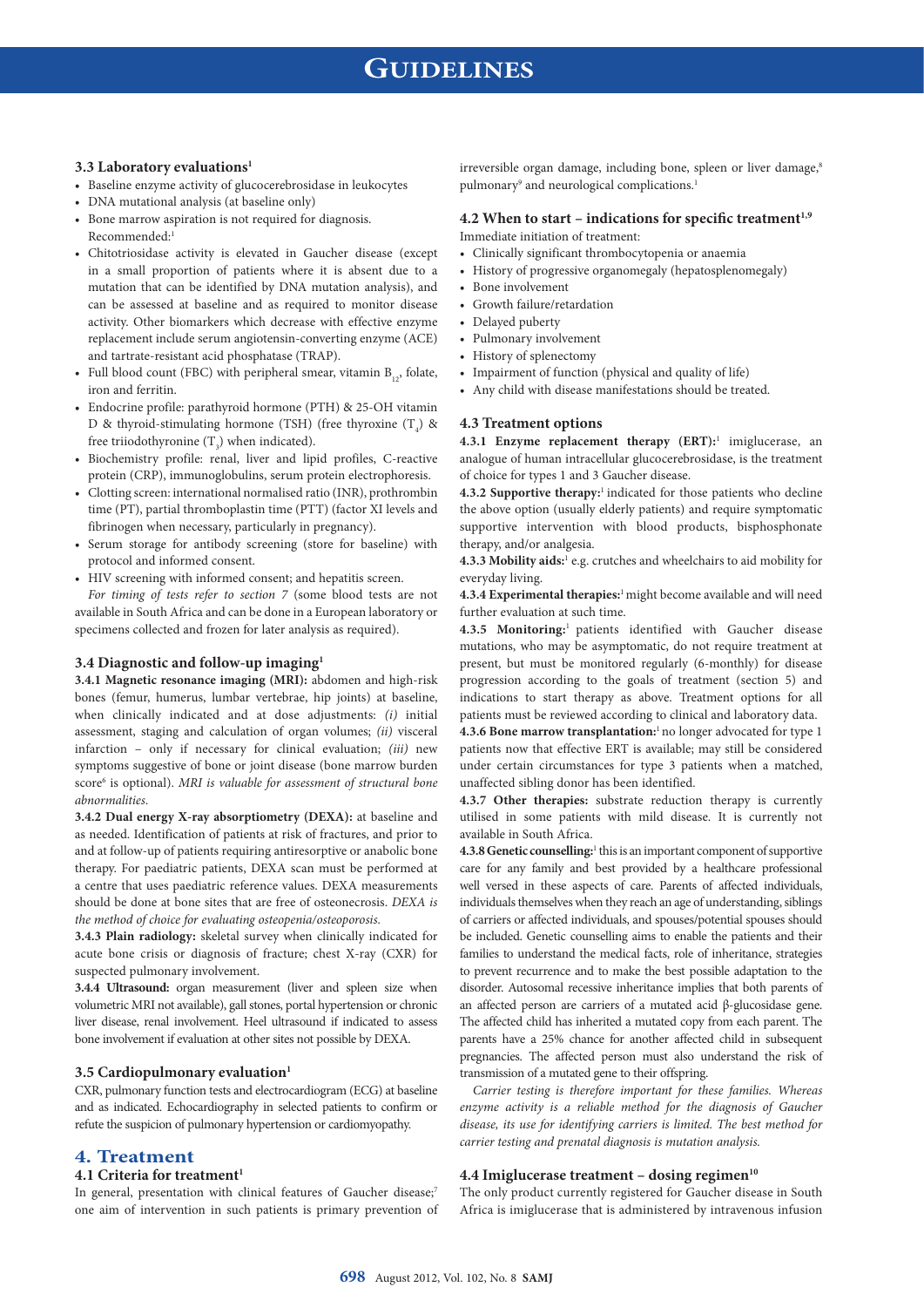# **GUIDELINES**

over 1 - 2 hours. Dosage should be individualised to each patient and dosage adjustments made on an individual basis. This may increase or decrease, based on achievement of therapeutic goals as assessed by routine comprehensive evaluations of the patient's clinical manifestations. Dose is also partly determined by the requirement to use whole vials of imiglucerase, which is available in 400 U vials. Therapy may be continued throughout pregnancy at the discretion of the treating physician.<sup>11</sup>

**4.4.1 Dose selection based on severity:** demonstration of a dose response to imiglucerase for haematological and visceral parameters<sup>3</sup> and bone mineral density<sup>1</sup> implies a need and provides a rationale for initial dose selection based on clinical severity, followed by dose titration (up or down) according to achievement of therapeutic goals, and specific symptoms that are considered severe or higher risk. In specific cases, dose adjustments might be required according to clinical need.

Patients fulfilling one of the severe or high-risk criteria should start imiglucerase at a recommended dose of 30 - 60 U/kg every other week (EOW). All other patients, not fulfilling high-risk criteria, but fulfilling the 'indications for specific treatment', should commence imiglucerase at a recommended dose of 10 - 30 U/kg EOW (see 4.4.2).

**4.4.2 Severe or high-risk disease (30 - 60 U/kg EOW):** one of the following criteria:

- • Symptomatic paediatric patients identified with severe genotypes known to be associated with rapid disease progression
- • Paediatric patients prior to epiphyseal closure with evidence of growth failure and/or delayed puberty
- • The presence of bone disease comprising bone crises, bone pain, pathological fracture, radiological evidence of osteonecrosis, infarction or generalised osteopenia (previous joint replacement will be considered an indication of severe bone disease)
- Splenectomy
- • Significant splenomegaly as indicated by: spleen volume at least 6 times normal OR at risk of splenic rupture OR severe symptoms of abdominal distension or pain OR hypersplenism OR episodes of splenic infarction
- • Evidence of hepatic infarction or cirrhosis or complications
- • Transfusion dependency OR coagulopathy OR platelets under 20 000/µl (20×109 /l)
- • Pulmonary involvement
- Type 3 Gaucher disease.

There are no known drug interactions with imiglucerase.<sup>10</sup> Co-morbidities are not an indication to withhold therapy.10 Refer to the South African prescribing information for imiglucerase.

# **5. Goals of treatment**

## **5.1 Treatment goals for anaemia1,9 (Table 1)**

Achieve acceptable levels of haemoglobin (Hb); eliminate blood transfusion dependency; reduce fatigue, dyspnoea, angina; maintain improved Hb values achieved after the first 12 - 24 months of therapy.

| <b>Patients</b>               | Goal                         | <b>Time</b>   |
|-------------------------------|------------------------------|---------------|
|                               |                              | frame         |
| Adult females and<br>children | Haemoglobin $\geq 10.0$ g/dl | Years $1 - 2$ |
| Male patients >12 years       | Haemoglobin $\geq$ 12.0 g/dl | Years $1 - 2$ |
| All patients                  | Eliminate blood              |               |
|                               | transfusion dependency       |               |
|                               | Reduce fatigue               |               |
|                               | Maintain improved            |               |
|                               | haemoglobin levels           |               |

*Treatment response may vary. Mild anaemia may persist especially in patients with severe splenic enlargement.*<sup>8</sup>

#### **5.2 Treatment goals for thrombocytopenia1,9 (Table 2)**

All patients: increase platelet counts during the first year of treatment sufficiently to prevent surgical, obstetric and spontaneous bleeding.

Splenectomised patients: normalisation of platelet count by 1 year of treatment.

Patients with intact spleen:

- Moderate baseline thrombocytopenia (60 000 120 000/µl): the platelet count should increase by 1.5 to 2-fold by year 1 and approach low-normal levels by year 2
- Severe baseline thrombocytopenia (<60 000/µl): the platelet count should increase by 1.5-fold by year 1 and continue to increase slightly during years 2 - 5 (doubling by year 2), but normalisation is not expected
- Avoid splenectomy (may be necessary for life-threatening haemorrhagic events)
- Maintain stable platelet counts to eliminate risk of bleeding after a maximal response has been achieved.

*Treatment response may vary.*<sup>9</sup>

#### **5.3 Treatment goals for splenomegaly1,9 (Fig. 1)**

Reduce and maintain spleen volume to  $\leq$  2 - 8 times normal; reduce the spleen volume by 30 - 50% within year 1 and by 50 - 60% by years 2 - 5; alleviate symptoms due to splenomegaly: abdominal distension, early satiety and new splenic infarction; eliminate hypersplenism; avoid splenectomy.

*Treatment response may vary. Patients with severe splenic enlargement may not experience decrease to normal size*. 8

#### **5.4 Treatment goals for hepatomegaly1,9 (Fig. 2)**

Reduce and maintain the liver volume to/at 1.0 - 1.5 times normal (according to body weight); reduce the liver volume by 20 - 30% within years 1 - 2 and by 30 - 40% by years 3 - 5.

| Table 2. Thrombocytopenia treatment goals <sup>1,9</sup>        |                                                    |            |
|-----------------------------------------------------------------|----------------------------------------------------|------------|
| <b>Patients</b>                                                 | Goal                                               | Time frame |
| All patients                                                    | Sufficient platelets to reduce bleeding            | Year 1     |
| Patients without spleen                                         | Normalisation of platelet counts                   | Year 1     |
| Patients with spleen                                            | Low-normal platelet counts                         |            |
| Moderate thrombocytopenia $(>60 000/\mu$ l - <120 000/ $\mu$ l) | (1.5 to 2-fold increase within first year)         | Year 2     |
| Severe thrombocytopenia                                         | Continued increases but no normalisation (1.5-fold |            |
| $(<60 000/\mu l)$                                               | increase within first year)                        | Year 2     |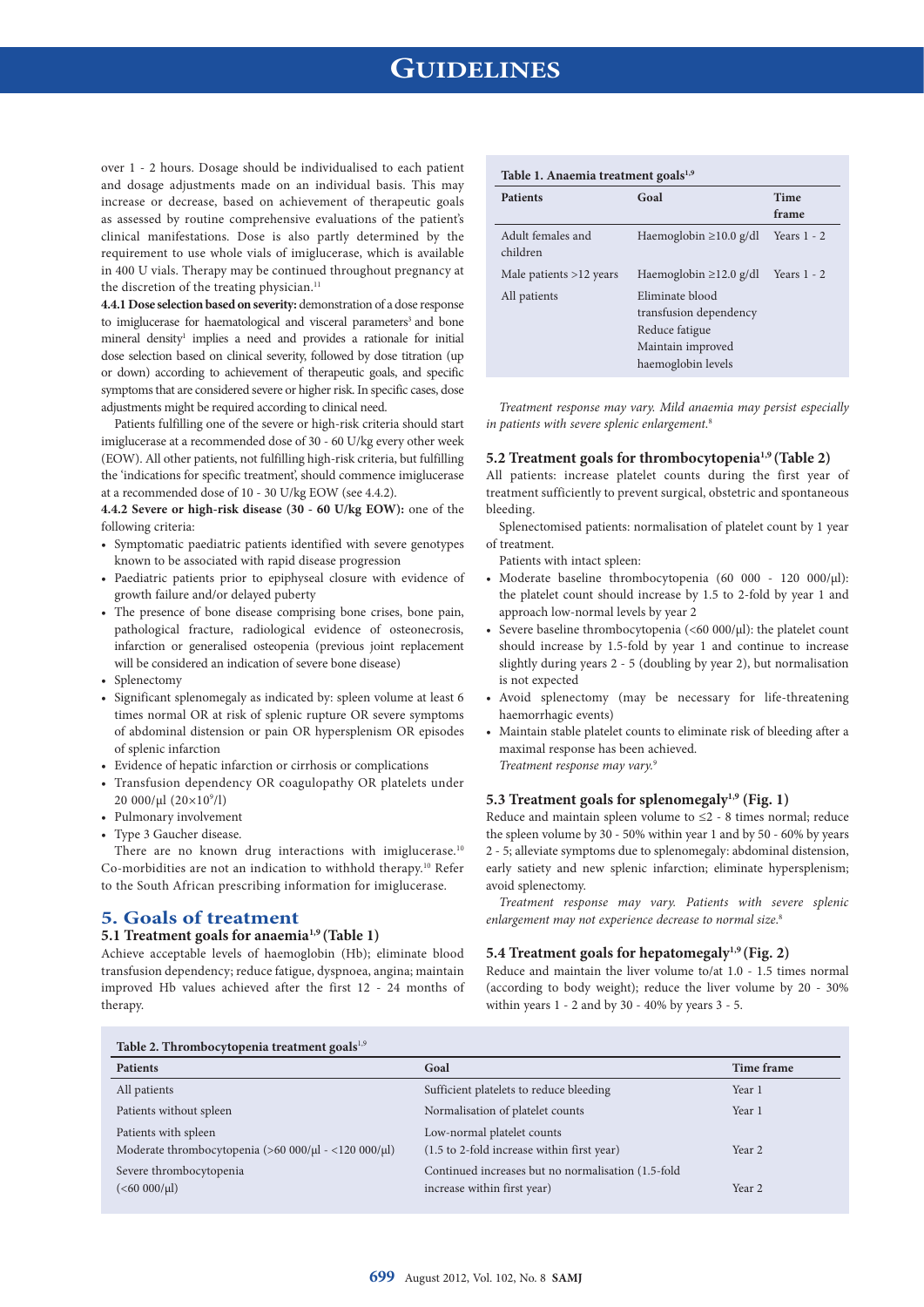



*Fig. 1. Splenomegaly treatment goals(adapted from Pastores* et al*. 9 ).*

*Treatment response may vary. Patients with severe hepatic enlargement may not experience decrease to normal size.*<sup>9</sup>

# **5.5 Treatment goals for skeletal pathology (Table 3)1,9**

Lessen or eliminate bone pain within 1 - 2 years; prevent bone crises; prevent osteonecrosis and subchondral joint collapse; improve bone mineral density (BMD) *–* adult patients: increase BMD within 3 - 5 years.

Improve Bone Marrow Burden Score by 50% within 2 - 3 years (measured by MRI).6

#### 5.6 Treatment goals for pulmonary involvement<sup>1,9</sup>

Reverse hepatopulmonary syndrome and dependency on oxygen; ameliorate pulmonary hypertension (ERT plus adjuvant therapies); improve functional status and quality of life; prevent rapid deterioration of pulmonary disease and sudden death; prevent pulmonary disease by timely initiation of ERT and avoidance of splenectomy.

### **5.7 Treatment goals for functional health and wellbeing1,9**

• Improve or restore physical function for carrying out normal daily activities and fulfilling functional roles

• Improve scores from baseline of a validated quality of life instrument within 2 - 3 years or less depending on disease burden.

#### **5.8 Treatment goals for other parameters9**

Physical examination results should improve; stabilise or decrease serial measurements of the biomarkers such as chitotriosidase, TRAP, or ACE.

# **6. Safety information**

# **6.1 Adverse effects of imiglucerase10**

Approximately 15% of patients treated and tested have developed IgG antibodies to imiglucerase during the first year of therapy. Patients who developed IgG antibodies usually did so within 6 months of treatment and rarely developed antibodies to imiglucerase after 12 months of therapy. Approximately 46% of patients with detectable IgG antibodies experienced symptoms of hypersensitivity. Patients with antibodies to imiglucerase have a higher risk of hypersensitivity reaction. Conversely, not all patients with symptoms of hypersensitivity have detectable IgG antibody. It is suggested that patients be monitored periodically for IgG antibody formation during the first year of treatment.

Treatment with imiglucerase should be approached with caution in patients who have exhibited symptoms of hypersensitivity to the product. Anaphylactoid reactions have been reported in less than 1% of the patient population. Further treatment with imiglucerase should be conducted with caution in these patients. Most patients have successfully continued therapy after a reduction in the infusion rate and pretreatment with antihistamines and/or corticosteroids.

Adverse event forms should be submitted to the Medicines Control Council and/or the relevant pharmaceutical company.

# **7. Follow-up assessment (also refer to Section 3.3)**

# **7.1 Timing1**

- • Every 3 months until stable, then 6-monthly:
	- Clinical evaluation of haematological, visceral, skeletal and, where appropriate, neurological disease and application of a validated health-related quality of life instrument are recommended
	- • Biomarkers including chitotriosidase, ACE and/or TRAP
	- Blood tests including FBC, liver enzymes and immunoglobulins, as well as other specific investigations depending on baseline results and ongoing co-morbidities.
- • IgG drug-specific antibody assessment as clinically indicated.
- MRI volumetric evaluation of liver and spleen; 2-yearly for stable patients, sooner if indicated.
- • Imaging of bones as clinically indicated.

#### **7.2 Asplenic patients**

Asplenic Gaucher disease patients are at increased risk of osteonecrosis,<sup>12,13</sup> pulmonary hypertension,<sup>14</sup> cholelithiasis,<sup>15</sup> and liver

| Table 3. Bone disease treatment goals $1,9$ |                                                                             |               |  |
|---------------------------------------------|-----------------------------------------------------------------------------|---------------|--|
| <b>Patients</b>                             | Goals                                                                       | Time frame    |  |
| All patients                                | Lessen or eliminate bone pain                                               | $1 - 2$ years |  |
|                                             | Prevent bone crises                                                         |               |  |
|                                             | Prevent osteonecrosis and subchondral joint collapse                        |               |  |
| Paediatric patients                         | Attain normal or ideal peak skeletal mass                                   | Year 2        |  |
|                                             | Increase cortical and trabecular bone mineral density (z-score not t-score) |               |  |
| Adults                                      | Increase cortical and trabecular bone mineral density                       | $3 - 5$ years |  |

Fig. 2. Hepatomegaly treatment goals (adapted from Pastores et al.<sup>9</sup>)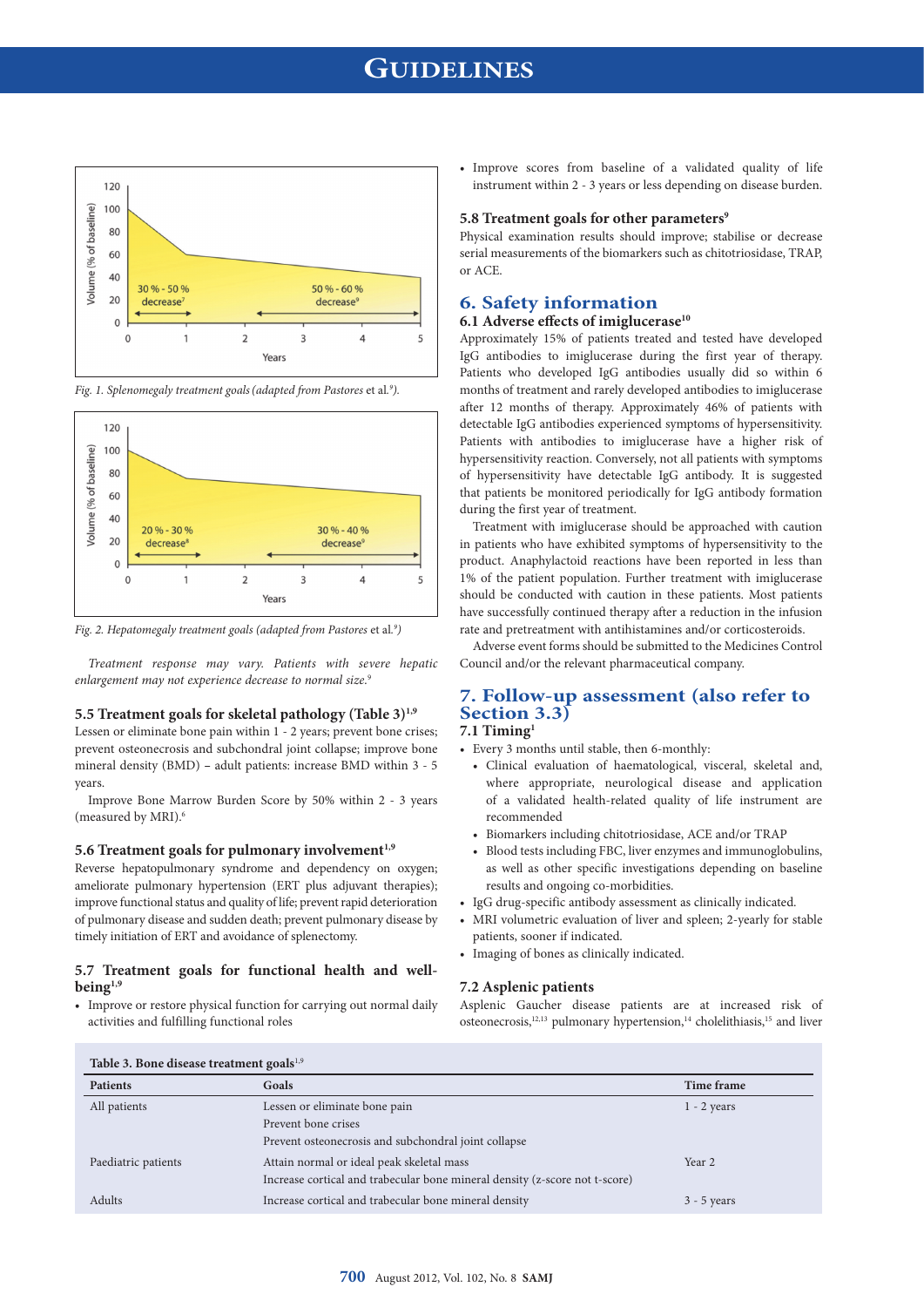# **GUIDELINES**

cirrhosis.16 Monitoring therapy by serial measurement of haemoglobin and platelet counts is usually unhelpful. Spleen size clearly cannot be used to monitor response to treatment, therefore particular attention should be paid to systemic and bony symptoms and to biomarkers of disease in order to prevent episodes of bone infarction.

Asplenic patients (especially females) are at increased risk of pulmonary hypertension. Clinicians should maintain a high index of suspicion for this complication. ECG, echocardiogram and Doppler studies should be performed yearly.

Overwhelming sepsis is a principal complication of the asplenic state, mainly as a result of infection with Gram-positive encapsulated organisms (i.e. *Streptococcus pneumoniae*).17

#### **7.3 Management of asplenic patients1**

Ensure that patients who have undergone splenectomy have received the following immunisations:

- *• Haemophilus influenzae* type b (Hib)
- • Pneumococcal polyvalent vaccine repeated every 5 years (for children under 10 years give two doses of pneumococcal conjugate vaccine 2 months apart followed by a dose of polyvalent vaccine 2 months later)
- • Influenza annually.

Long-term regular antibiotic prophylaxis with penicillin V 250 mg bd or erythromycin 250 mg bd, if allergic to penicillin, is mandatory.

If possible, patients should carry a standard medical information card stating: 'I have no functioning spleen.' Patients should be warned that they are at increased risk of sepsis.

# **8. Adjuvant therapy1**

Adult patients may benefit from bisphosphonate therapy either orally (which can be prescribed by their general practitioner) or intravenously. Little evidence as to the efficacy of this treatment in Gaucher disease is available. Guidelines for the use of bisphosphonates should be similar to those of other causes of osteopenia/osteoporosis.

#### **8.1 Other treatment considerations**

Vitamin D, calcium may be considered; specific pain medication;<sup>1</sup> seizure/neurological management; pulmonary hypertension management.1 There are no known drug interactions with imiglucerase; therefore co-morbidities are not an indication to withhold therapy.<sup>10</sup>

# **9. Surgical management**

Orthopaedic surgical intervention is commonly required to restore function and correct deformity. Subchondral bone collapse as a result of avascular necrosis leads to pain and loss of function and may require joint replacement, most commonly of the hip joint, but also of the knee and shoulder.<sup>18</sup> Given that joint replacement is often carried out at a young age, there is frequent requirement for complex revision surgery.

Gallstone disease is also more prevalent in Gaucher disease.<sup>13</sup>

Peri-operative medical management of Gaucher disease patients must take account of: (*i*) the risk of infection in the asplenic patient; and (*ii*) the risk of bleeding associated with thrombocytopenia, platelet function defects and coagulopathies associated with the condition.

# **10. Indications for cessation of treatment1**

Specific treatment may be withdrawn, following careful discussion with the patient and the multidisciplinary team, under the following circumstances:

- • Intolerable and unavoidable adverse effects; intercurrent illness.
- Where long-term quality of life or expected survival is such that the patient will gain no significant benefit from specific treatment for Gaucher disease.
- Lack of responsiveness to treatment, having made all appropriate dose adjustments and measures to improve effectiveness of treatment. This applies in the unlikely event of complete resistance to treatment and to irreversible progression of individual aspects of Gaucher disease (most likely neurological) whereby the patient's quality of life is very poor and where there is little or no prospect of response to treatment.
- At the request of the patient, or properly allocated guardian acting in the patient's best interests, if the patient is properly deemed not competent.
- If the circumstances of the patient's lifestyle are such that sufficient compliance with treatment is not possible. Such cases might include intravenous drug abuse associated with a peripatetic lifestyle.
- • If the health and well-being of medical and/or nursing staff are placed under significant threat as a result of the actions or lifestyle of the patient.

## **11. Role of the Lysosomal Storage Disorder Medical Advisory Board 11.1 Interaction between treating physicians and the LSD MAB**

The MAB will act as consultants to assist treating physicians in the management of their patients.

# **11.2 Interaction between medical aid organisations and the LSD MAB**

Medical aids/funders may consult the MAB regarding patients new to treatment or when dosage adjustments are requested.

**Disclaimer.** These guidelines were prepared for physicians and other healthcare professionals on behalf of the LSD MAB and reflect the best data available at the time. Caution should be exercised in interpreting the data; future studies may require alteration of the conclusions or recommendations in this report. It may be necessary or even desirable to depart from the guidelines in the interests of specific patients and special circumstances. These guidelines do not represent all the possible methods of management applicable to all patients, do not exclude any other reasonable methods, and will not ensure successful treatment in every situation. The unique circumstances of each patient must be taken into account by the responsible physician making decisions on any specific therapy. Just as adherence to these guidelines may not constitute defence against a claim of negligence, so deviation from them should not necessarily be deemed negligent.

**Acknowledgements.** The contributions of the MAB members are gratefully acknowledged: Dr Louisa Bhengu (medical geneticist, University of the Witwatersrand), Prof. Alan Davidson (paediatric haematologist-oncologist, University of Cape Town), Dr Paul du Toit (physician, private practice), Dr Trevor Gerntholtz (nephrologist, private practice), Dr Kenny Govendragaloo (paediatric cardiologist, private practice), Dr Rene Heitner (paediatrician, private practice), Dr Bertram Henderson (medical geneticist, University of the Free State), Dr Lawrence Mubaiwa (paediatric neurologist, University of KwaZulu-Natal), Dr Sheeba Varughese (paediatrician, University of the Witwatersrand).

**Guideline sponsor.** The meetings of the LSD MAB were sponsored by Genzyme.

**Conflict of interest.** The MAB was sponsored by Genzyme.